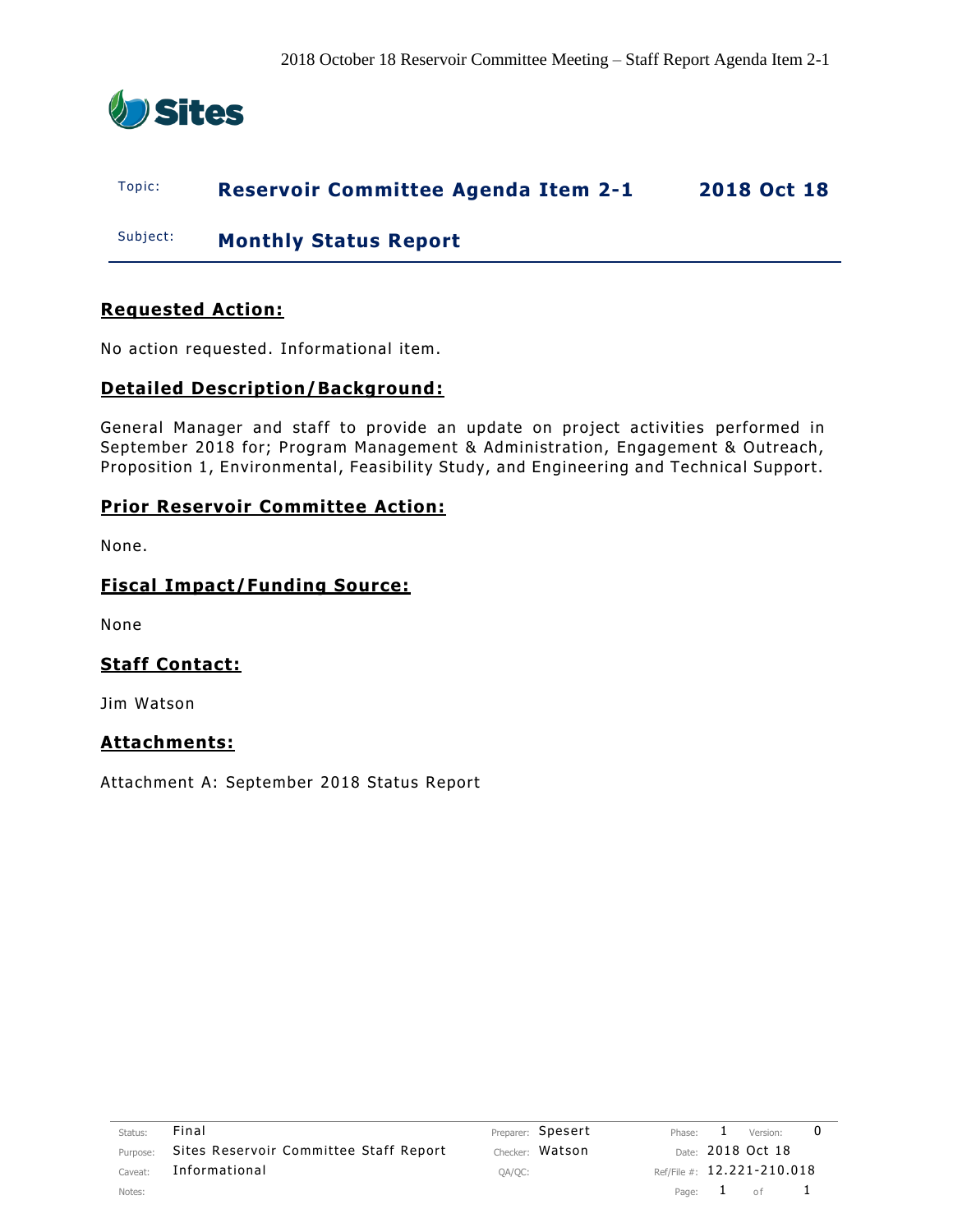# **Topic:** Sites Reservoir Project, Phase 1

| Subject: | <b>Monthly Status Report</b> |  | Report Period: 2018 September |
|----------|------------------------------|--|-------------------------------|
|----------|------------------------------|--|-------------------------------|

#### **Monthly Status Summary:**

The development of the Sites Project continues to make progress in the critical areas associated with the rebalancing process, Phase 2 financing plan and procurement process to secure financing, engaging with the Water Commission on aspects of the WSIP Early Funding and quarterly reporting; supporting Reclamation on completion of the federal Feasibility Report, initiation of technical work within their FY2018 funding and the requirements for an application for potential WIIN Act funding; development of the overall Phase 2 work plan, the proposed Phase 2 Reservoir Project Agreement and the procurement process and documents needed to secure resources at the start of Phase 2, and progress on near-term critical tasks.

The following highlights the status of activities conducted during the month of September 2018:

## **Program Management & Administration:**

End of Phase 1: The Reservoir Committee (August 16) and Authority (August 20) approved a time extension to formally end Phase 1 on February 28, 2019.

Phase 2 Reservoir Project Agreement: Based on the time extension, a complete Agreement will be distributed by November 1, 2018 with participant's responses due by January 11, 2019. Feedback received since the July 9 and 10 workshops are being incorporated. The agreement will include interim financing requirements that align with the draft finance plan. In addition, the Authority and Reservoir Committee, respectively approved the Credit Reimbursement Policy.

## Finance Plan:

- Feedback received since the July 9 and 10 workshops and one meetings with participants were incorporated to an update of both the interim and construction finance plans on September 7, 2018. Additional meetings have been scheduled. An initial estimate of proposed participation in Phase 2 has been prepared and incorporated into the Bank Credit Facility RFP.
- Work continues to respond to comments received by USDA on the loan application, which was submitted on July 31.. All documents requested by USDA were signed and returned by September 28, 2018.

## Procurements:

Phase 2 Services: The The Project Development Services RFQ was issued on September 6, 2018 to approximately 80 individuals who have attended Authority Board and Reservoir meetings over the last few months. A mandatory pre-submittal conference was held on September 11, 2018 at the Maxwell Office with approximately 60 individuals attending. The Authority's response to potential respondent's RFQ questions and clarifications was issued on September 17, 2018. For each of the 9 service areas, evaluation panels are being